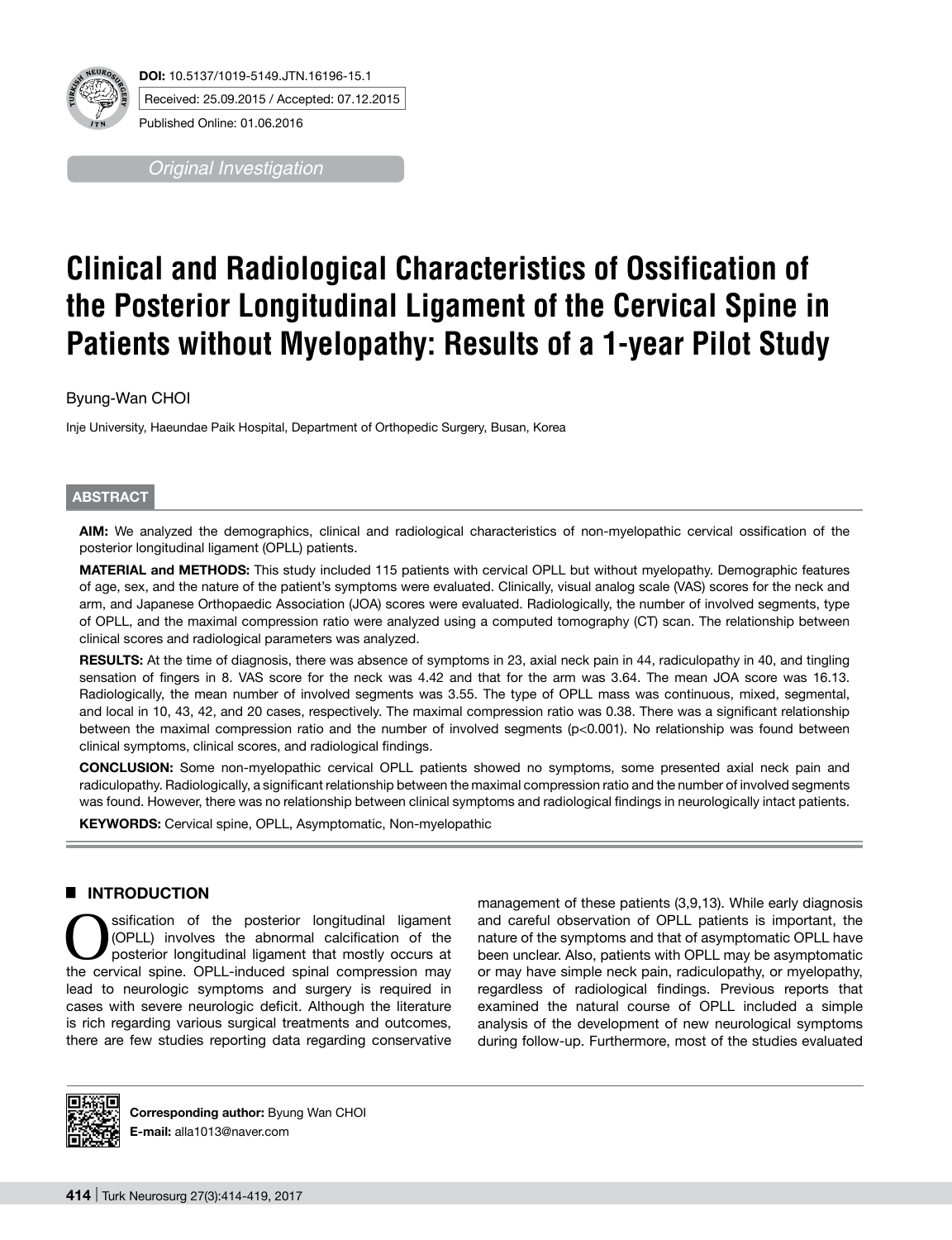only operated cases. To our knowledge, no study has reported on the analysis of OPLL patients without myelopathy.

The purpose of this study was to analyze the demographic, clinical, and radiological characteristics of cervical OPLL in patients without myelopathy and to serve as a basic reference for evaluating the treatment strategy. Moreover, the effect of OPLL on their symptoms was examined especially in patients without myelopathy.

# █ **MATERIAL and METHODS**

Between March 2010 and December 2012, a total of 115 consecutive patients who were diagnosed with cervical OPLL and had no neurological deterioration at the initial period were examined retrospectively. Institutional Review Board approval was obtained for this study. Neurological deterioration was defined as decreased motor power or sensory tone related to the cervical compression level. Among patients who suspicious of myelopathy, those with a grip and release test result of greater than 20/10 seconds, negative results in the Hoffman test, and those with no objective gait deterioration were considered neurologically unaffected and were included in this study. Patients, who initially showed neurological symptoms were followed up for less than 1 year, and/or lacked radiological evaluation with computed tomography (CT) were excluded from this study. Conservative management was provided to patients with axial neck pain or radiculopathy, but who did not have neurological impairment. Surgery was performed in patients with myelopathy, radiculopathy with neurological deterioration, or sustained radicular pain despite aggressive medical treatment for more than 6 weeks. Three hundred sixty-five patients were diagnosed with OPLL, and 151 underwent operative treatment (Figure 1). Among the 214 patients who received conservative management, 53 were excluded because they lacked radiological evaluation or had been followed up for less than 1 year. Another 46 patients were excluded because of neurological deterioration at initial visit.

In all patients, medical records, questionnaires, and CT scans were evaluated. The demographic analysis included the nature of the patient's symptoms, concomitant medical disease, familial history of OPLL, and the progression or development of symptoms. The nature of patients' symptoms was categorized as 1) absence of any symptom, 2) axial neck pain, 3) pain radiating to the upper extremity, 4) tingling sensation of the fingers, 5) difficulty in gait or clumsiness of the hand, and 6) others. Clinically, the visual analog scale (VAS) scores of the neck and arm, and Japanese Orthopaedic Association (JOA) scores were evaluated. Radiological analysis, including the number of involved segments, type of OPLL, and maximal compression ratio using a CT scan, was performed. The maximal compression ratio (the ratio of the length occupied by the OPLL to the normal spinal canal length) was determined by measuring the space available for the spinal cord (SAC) and the length of the unaffected spinal canal on sagittal view on the CT scan in the maximal compression area (Figure 2). The relationship between the clinical scores and radiological parameters was analyzed.

CT data for all participants was analyzed by 2 orthopedic spine surgeons based on the number of involved segments, types of ossification, and maximal compression ratio in the sagittal view (10). The CT images (Discovery CT 750 HD, GE, USA) were 1-mm thick in the disk spaces and 2-mm thick in the vertebral body and sagittal planes. The patients who showed spondylotic or cord compression lesion in other parts outside OPLL were excluded from this analysis. The OPLL types were categorized as local, segmental, continuous, and mixed, based on the classification determined by the



**Figure 1:** Flow diagram showing patient allocation.



**Figure 2:** Maximal compression ratio. **a)** Sagittal SAC, **b)** Sagittal canal length, **(b-a)/b:** maximal compression ratio.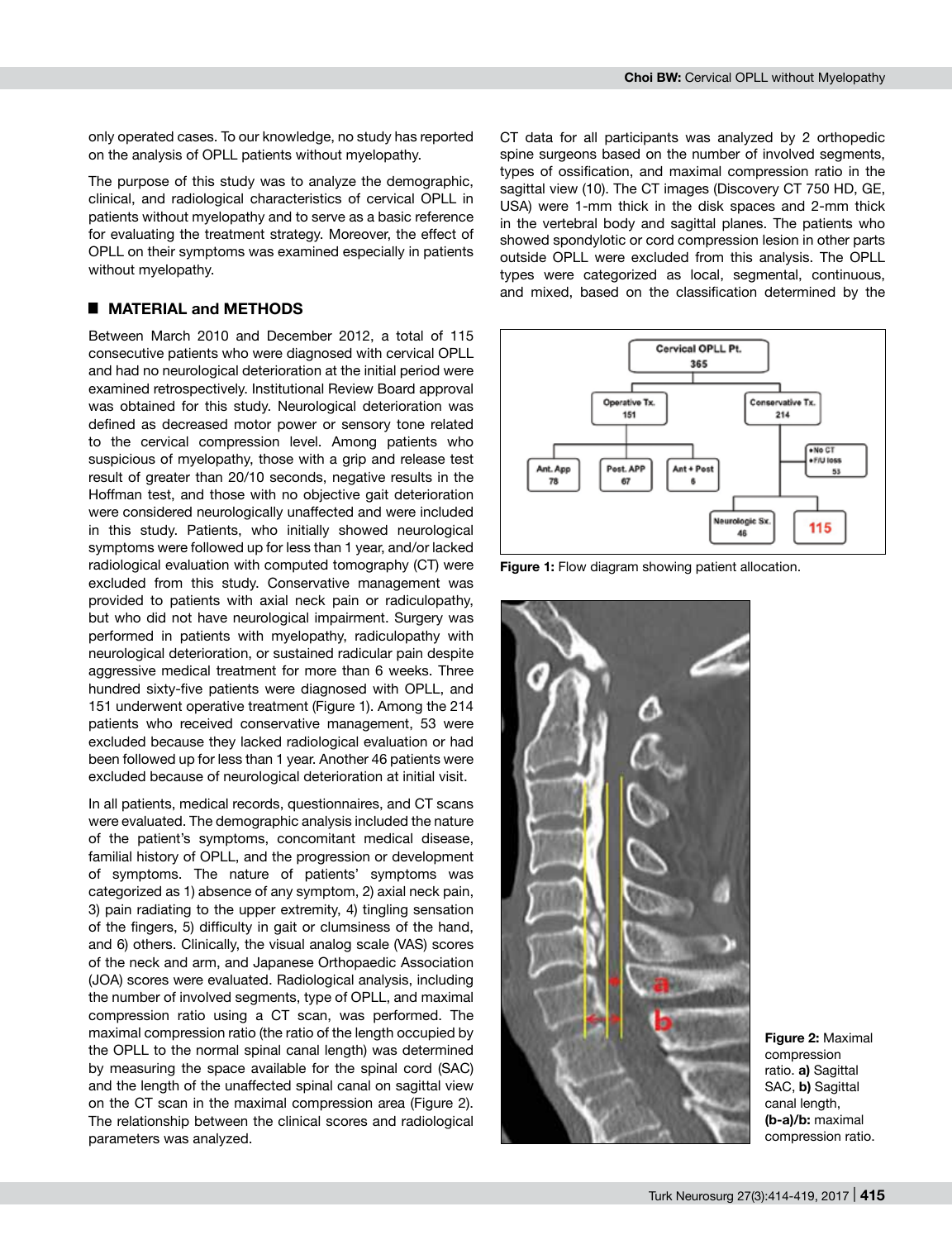Investigation Committee on OPLL of the Japanese Ministry of Public Health and Welfare (12). The local type of OPLL is observed at the posterior rim of the intervertebral disc; the segmental type is observed at the posterior rim of each vertebral body; the continuous type is observed continuously over many segments; and the mixed type is a combination of the above types.

All CT measurements were performed by the picture archiving and communication system (PACS) (m-view™, MaroTech, Seoul, Korea) system. Two blinded observers independently interpreted each of the radiological findings, and the average measurements were used in the analysis. When there was a difference in the interpretation, the 2 observers drew a mutual conclusion, which was used for analysis. To verify the reliability of measured values, intra- and inter-observer consistencies were checked using the kappa coefficient test.

SPSS 18.0 (SPSS Inc., Chicago, IL, USA) was used for statistical analysis and to determine the relationship between radiological parameters. The relationship between the patient's symptoms, clinical scores, and radiological findings was also analyzed using correlation analysis or chi-square analysis. The results were deemed statistically significant at  $p < 0.05$ .

## █ **RESULTS**

#### **Clinical Features**

The mean age of the 115 recruited patients was  $57.3 \pm 1$ 9.16 (range, 32–86) years, and 56 men and 59 women were included. The mean follow-up period was  $15.2 \pm 7.9$  (range, 13–37) months. At the time of diagnosis, there were no symptoms in 23 patients, axial neck pain in 44, radiculopathy in 40, and tingling sensation of the fingers in eight. Six patients complained of difficulty in gait or clumsiness of the hand without objective neurological abnormality. Two patient underwent operative treatment during the follow up. One was due to aggravation of radicular pain and the other due to the development of objective gait disturbance.

Fifty-nine patients had no concomitant medical disease, and 29, 14, and six patients had hypertension, diabetes mellitus, and thyroid disease, respectively. There were only two patients with a family history of OPLL (Table I).

The mean neck and arm VAS scores were 4.42 (range, 0–10) and 3.64 (range, 0–10), respectively. The mean JOA score was 16.13. A significant relationship was found between the neck and arm VAS scores (p < 0.01); the arm VAS scores also showed a significant relationship with JOA scores ( $p = 0.002$ ) (Table II).

#### **Radiological Features**

Inter-(K1) and intra-(K2) observer consistencies of radiologically measured values indicated high levels of reliability ( $K1 = 0.81$ ,  $K2 = 0.84$ ).

The mean number of involved segments of OPLL was 3.55. The type of OPLL mass was continuous, mixed, segmental, and local in 10, 43, 42, and 20 cases, respectively (Figure 3A-D).

The mean maximal compression ratio was 0.38. There was a significant relationship between the maximal compression ratio and the number of involved segments ( $r = 0.471$ ,  $p <$ 0.001). The continuous and mixed type showed many more involved segments ( $p < 0.001$ ), and the maximal compression ratio was high ( $p < 0.001$ ) (Table III).

#### **Relationship Between Clinical and Radiological Features**

There was no significant relationship between clinical symptoms and the number of involved segments ( $p = 0.83$ ), type of OPLL ( $p = 0.88$ ), and the maximal compression ratio  $(p = 0.167)$ . Neck VAS, arm VAS, and JOA scores were not related to radiological parameters.

## █ **DISCUSSION**

The investigation Committee on Ossification of the Spinal Ligaments of the Japanese Ministry of Public Health, Labour, and Welfare performed the first national survey of OPLL in

| <b>Table I:</b> Summary of Demographic Data of the Patients |  |  |
|-------------------------------------------------------------|--|--|
|-------------------------------------------------------------|--|--|

| Factor                        | <b>Number of Cases (%)</b> |  |
|-------------------------------|----------------------------|--|
| Sex                           |                            |  |
| Male                          | 56 (48.69)                 |  |
| Female                        | 59 (51.3)                  |  |
| Symptoms at time of diagnosis |                            |  |
| No symptoms                   | 23(20.1)                   |  |
| Axial neck pain               | 44 (38.26)                 |  |
| Radiculopathy                 | 40 (34.78)                 |  |
| Tingling sensation of fingers | 8(6.95)                    |  |
| Concomitant medical disease   |                            |  |
| No                            | 59 (51.30)                 |  |
| Hypertension                  | 29 (25.21)                 |  |
| Diabetes Mellitus             | 14 (12.17)                 |  |
| Thyroid disease               | 6(5.21)                    |  |

**Table II:** Relationship between Clinical Scores

|                   | <b>Neck VAS*</b> | <b>Arm VAS</b> | <b>JOA</b> ** |
|-------------------|------------------|----------------|---------------|
| Neck VAS          |                  |                |               |
| Correlation ratio |                  | 0.488          | 0.07          |
| p value           |                  | < 0.01         | 0.458         |
| Arm VAS           |                  |                |               |
| Correlation ratio |                  |                | 0.28          |
| p value           |                  | 1              | 0.002         |
| JOA               |                  |                |               |

*\*: visual analog scale.*

*\*\*: Japanese Orthopaedic Association score.*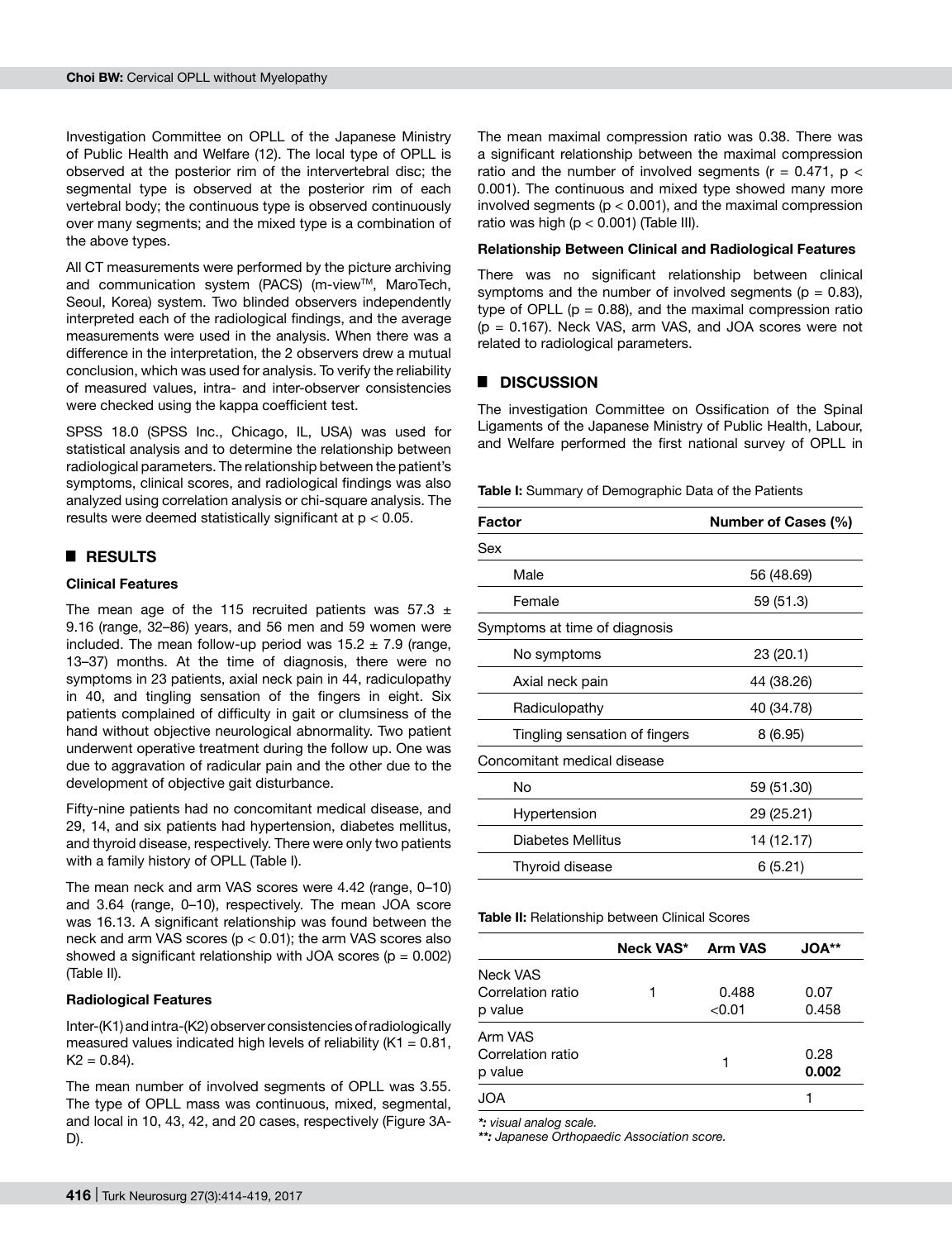1975, and 2142 OPLL patients were registered. Ninety-five percent of the patients had clinical symptoms, but 5% of these patients were asymptomatic. As many as 16.8% of the patients needed assistance in their activities of daily living;

**Table III:** Relationship Between Type of OPLL and Radiological Features

|                 | No. of involved<br>segment | <b>Maximal</b><br>compression ratio |
|-----------------|----------------------------|-------------------------------------|
| Continuous type | 3.54                       | 0.47                                |
| Mixed type      | 4.76                       | 0.47                                |
| Segmental type  | 3.11                       | 0.29                                |
| Local type      | 1.95                       | 0.35                                |
| p value         | < 0.001                    | <0.001                              |

5.4% of patients showed a rapid aggravation of symptoms, and 11.4% of patients showed chronic aggravation. These data were meaningful. However, most of the patients had clinical symptoms at the time of diagnosis, and there were some limitations in the evaluation of the natural course of OPLL. In our study, 168 of the 365 cervical OPLL patients (46%) were neurologically intact. Even though there is some possibility of selection bias, we can evaluate a large number of asymptomatic OPLL cases.

OPLL is formed mainly through enchondral ossification, and part of it develops through membranous ossification. McAfee et al. reported that the pathology of most OPLL cases is composed of a lamellar bone with mature Haversian canals, in addition to fibrous cartilages and woven bones wrapped with calcified cartilage (6). Ossification begins at the connection area of lateral limbus of vertebral body and posterior longitudinal ligament, and progresses up and down. OPLL progresses slowly, and shows a wide variety of neuronal



**Figure 3:** A 42-year-old man complained of neck pain with no myelopathic symptoms. Magnetic resonance imaging and computed tomography scan showing ossification of the posterior longitudinal ligament mixed type in C2–6, resulting in spinal canal stenosis. The Japanese Orthopaedic Association (JOA) score, neck visual analog scale (VAS) score, and arm VAS score were 17, 5, and 3, respectively. **A, B)** Sagittal and axial view in MRI. **C, D)** Sagittal and axial view in CT.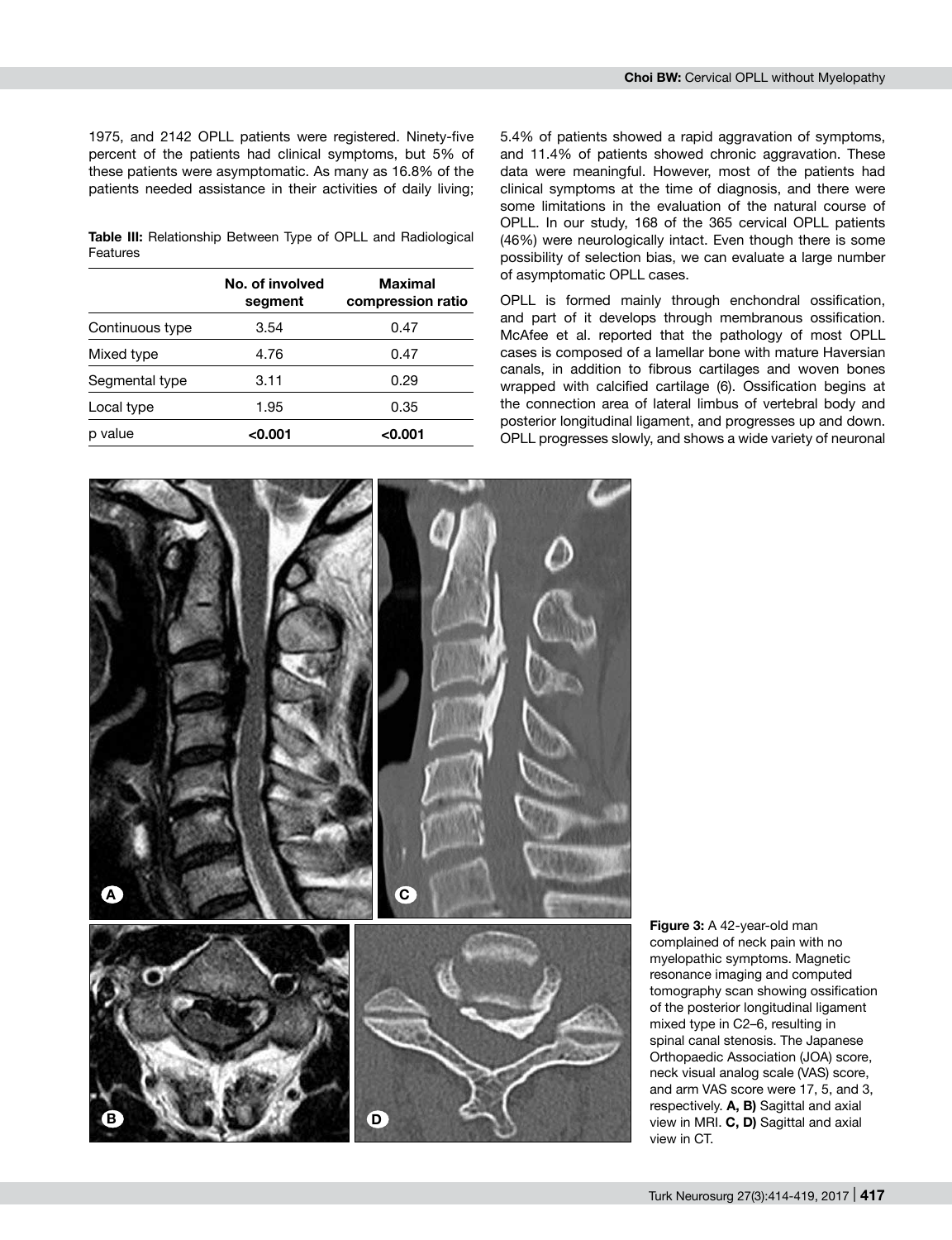degeneration by compressing the spinal cord and nerve roots. Jeon et al. assume that segmental OPLL progresses to mixed OPLL or continuous OPLL and that mixed OPLL progresses to continuous OPLL (2). When they evaluated the age of each type of OPLL, localized and segmental OPLL types were more often identified in younger patients, whereas mixed and continuous types of OPLL were more often identified in older patients. Our result also showed a significant relationship between the maximal compression ratio and the number of involved segments. The continuous and mixed types showed much more involved segments, and the maximal compression ratio was high. In the cases of mixed or continuous type, OPLL has progressed and can involve multiple levels simultaneously due to the growth of the OPLL mass.

Matsunaga et al. reported that only 17% of the patients without myelopathy at the first visit developed myelopathy during the follow-up (5). Pham et al. (9) also showed that patients without myelopathy had a 16.7% chance of progressive myelopathy over an aggregate mean follow-up of 14.6 years. However, there was no report about the clinical pattern or radiological features of asymptomatic OPLL patients. Our study showed that 197 patients of the 365 patients who were diagnosed with cervical OPLL required surgery because of neurological deterioration, and 46% of the OPLL patients did not need surgical intervention. Neurologically unaffected patients did not have any symptom (20%), or had neck pain (38%), or radicular pain (34%). Sasaki et al. reported that 86.7% of the OPLL patients had symptoms, while 77% of the non-OPLL patients had symptoms (11). Their result showed many OPLL patients did not have severe symptoms compared with that in the non-OPLL group. We can draw two important conclusions from these results. While most of the subjects with OPLL had pain between the neck and arm, a number of patients with OPLL did not receive treatment (11). Another point is that OPLL patients do not show severe symptoms but rather radiological findings, and surgical intervention should be considered according to the patients' symptoms, especially myelopathy.

Our result showed no significant relationship between clinical symptoms and radiological findings in neurologically intact cervical OPLL patients. The mean JOA score was 16.13. Conservative treatment is required for patients with a JOA score of at least 14 points (7). Morio et al. reported a mean JOA score of 12.9 and 16.1 in patients with and without myelopathy, respectively (8). Based on the review of four studies by Pham et al., the mean aggregate JOA score of 111 OPLL patients was 15.3 on presentation; these patients were subsequently managed with conservative treatment (9).

In order to establish radiological predictors for the development of myelopathy in patients with OPLL, Matsunaga et al. performed a multicenter cohort study analyzing 156 patients with a mean follow-up of 10.3 years (4). They found that 60% or greater spinal canal stenosis; large ROM of the cervical spine and laterally deviated-type OPLL were risk factors for developing myelopathy. The maximal compression was less than 40% in asymptomatic OPLL cases in our study. Chang et al. evaluated the factors related to the manifestation of my-

elopathic symptoms in patients with OPLL (1). In patients with OPLL of the cervical spine, the manifestation of myelopathic symptoms was not related to the range of motion of the cervical spine or the number of involved segments. However, age at the time of diagnosis and the maximum compression of the spinal canal were related factors. However, there is controversy surrounding the management of asymptomatic patients. In a survey of 774 spine surgeons, the majority deemed the presence of clinically symptomatic radiculopathy to predict progression to myelopathy in nonmyelopathic patients with cervical stenosis (14).

This was a pilot study to evaluate the clinical and radiological features of asymptomatic OPLL patients. Our study is limited in that it included a short-term follow-up period, and the data obtained were not sufficient to determine the clinical application for predicting the clinical course of asymptomatic OPLL patients. Our center has renown for OPLL and many patients were consulted from other institutions. That is the reason we can collect many asymptomatic OPLL patients. This can be another limitation as selection bias. However, we evaluated a relatively large number of asymptomatic OPLL patients. With serial follow up and further evaluation, these data can be beneficial to understand the natural history of OPLL.

# █ **CONCLUSION**

The demographic characteristics, clinical presentation, and radiography findings of OPLL in neurologically intact cervical OPLL patients were analyzed, which could serve as a basis for further study on and treatment of OPLL. Some neurologically intact cervical OPLL patients showed no symptoms; however, some presented with axial neck pain and radiculopathy. Most patients had no family history of OPLL.

Radiologically, a significant relationship between the maximal compression ratio and the number of involved segments was found. However, there was no relationship between clinical symptoms and radiological findings in neurologically intact patients.

## █ **ACKNOWLEDGMENT**

This study was conducted in accordance with the declaration of Helsinki. This study was conducted with approval from the ethics committee of Inje University Haeundae Paik Hospital (129792-2014-038).

## █ **REFERENCES**

- 1. Chang H, Song KJ, Kim HY, Choi BW: Factors related to the development of myelopathy in patients with cervical ossification of the posterior longitudinal ligament. J Bone Joint Surg Br 94:946–949, 2012
- 2. Jeon TS, Chang H, Choi BW: Analysis of demographics, clinical, and radiographical findings of ossification of posterior longitudinal ligament of the cervical spine in 146 Korean patients. Spine (Phila Pa 1976) 37(24):E1498-503, 2012